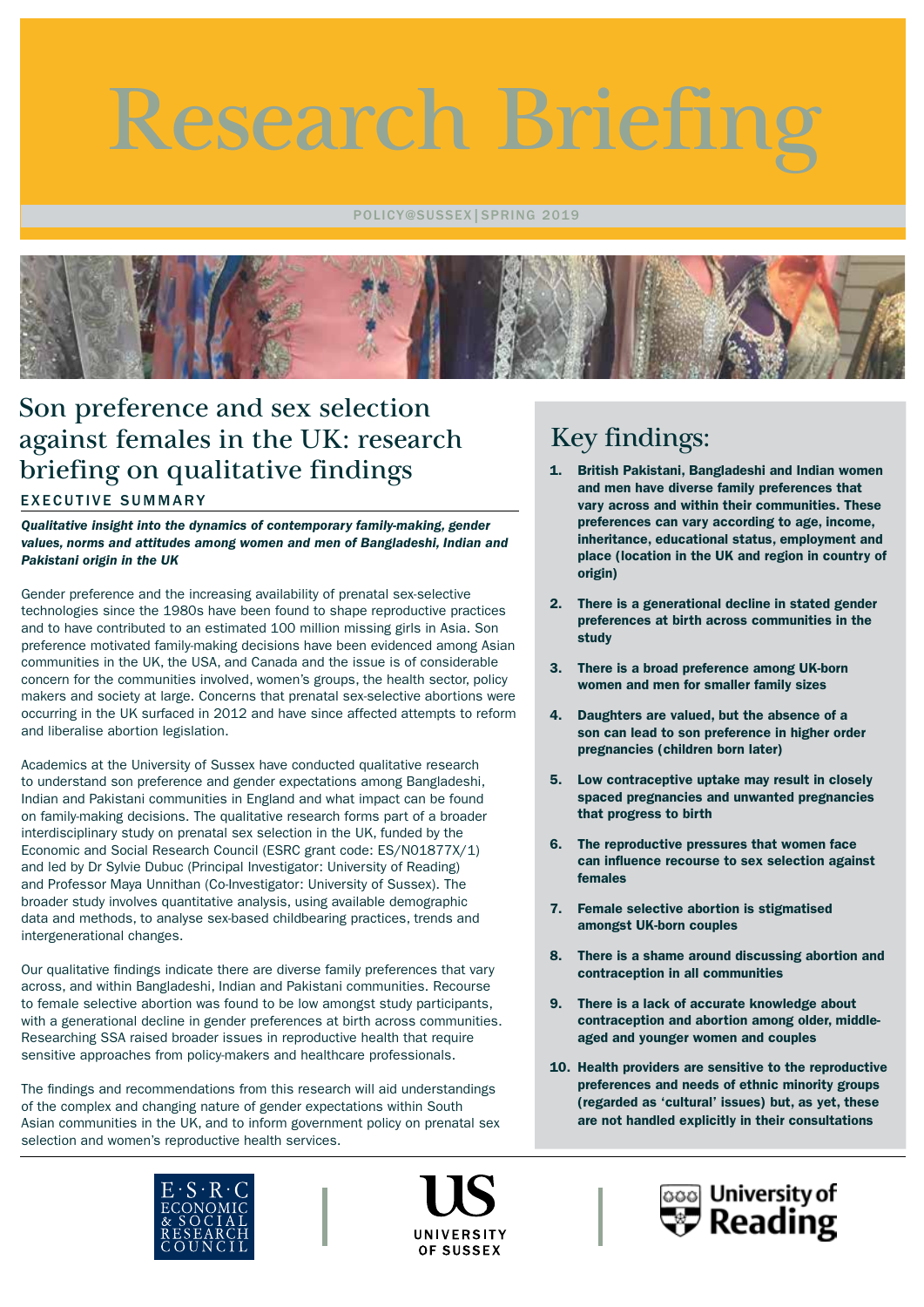The qualitative research, led by University of Sussex academics Professor Maya Unnithan, Director of the Centre for Cultures of Reproduction, Technologies and Health (CORTH) and Dr Ben Kasstan, draws on over 90 interviews conducted among families of Bangladeshi, Indian and Pakistani origin living in Manchester, Greater London, Peterborough and Sussex between January 2018 and January 2019. This included UK-born and foreign-born participants who were of Muslim, Hindu, and Sikh religious backgrounds, as well as intermarried families (Figure 1). Participants ranged from 18 to 84 years of age.

# Community interviews grouped by place of birth

**Region of birth** UK EU Bangladesh Eindia EPakistan EOther



#### Figure 1

Interviews and focus group discussions were also carried out with a range of sexual and reproductive health (SRH) providers (doctors, midwives, nurses, abortion counsellors); SRH researchers; organisational bodies (Faculty of Sexual and Reproductive Healthcare) and civil society groups and community organisations working on gender equality and reproductive health advocacy in relation to South Asian women and issues such as domestic violence, crimes of control ('honour-based violence'), and child marriage. Policy makers, including Public Health England, have been involved in this research.



## OVERVIEW GENDER PREFERENCES

Gender expectations are shifting over time and across generations, influencing reproductive decision-making. Prejudice against daughters (e.g. neglect or receiving less or poorer quality food) is seen as an issue of past generations. Daughters are valued, expected to attain a university degree, enter employment, and pursue marriage afterwards. Daughters independently take on the responsibility to care for their parents in older age, and are increasingly contrasting the stereotypical image of a South Asian daughter-in-law.

While daughters are valued, the preference for smaller families can result in a pressure to have at least one son. This is often due to the higher social status of men, and inheritance patterns that favour men, particularly in regions of country of origin where patriarchal values are more entrenched.

When women are pressured to bear sons, this pressure usually intensifies after each subsequent daughter is born. The absence of a son can lead to bullying and isolation by family relations; mental health concerns requiring specialist support; marital breakdown, including men marrying multiple wives (according to Islamic law); and domestic abuse in some situations. The pressure to bear a son can result in closely-spaced pregnancies, larger family sizes, and unwanted pregnancies that progress to birth. These pressures can be more pronounced among socially-conservative families. However, these pregnancy outcomes can also indicate broader challenges for reproductive wellbeing, such as unmet contraceptive needs and contraceptive failure.



## SEX-SELECTIVE ABORTION (SSA) AND UK LAW

Although the 1967 Abortion Act makes no specific mention to termination of pregnancy on the grounds of foetal-sex (just as it makes no reference to rape or incest),  $1$  the legal position is that SSA can be considered lawful only if compliant with the grounds outlined in the 1967 Act.<sup>2</sup> Any attempt to explicitly criminalise SSA would likely jeopardise Bangladeshi, Indian and Pakistani women's access to abortion care.3 Doctors are fearful of prosecution and feel obliged to perform even routine terminations of pregnancy cautiously, 4 which indicates the potential for a sex selection clause to have implications that restrict access to abortion care for Bangladeshi, Indian and Pakistani women. Asian women's groups that support the criminalisation of sex selection in law might revise their position in the light of our findings.<sup>5</sup>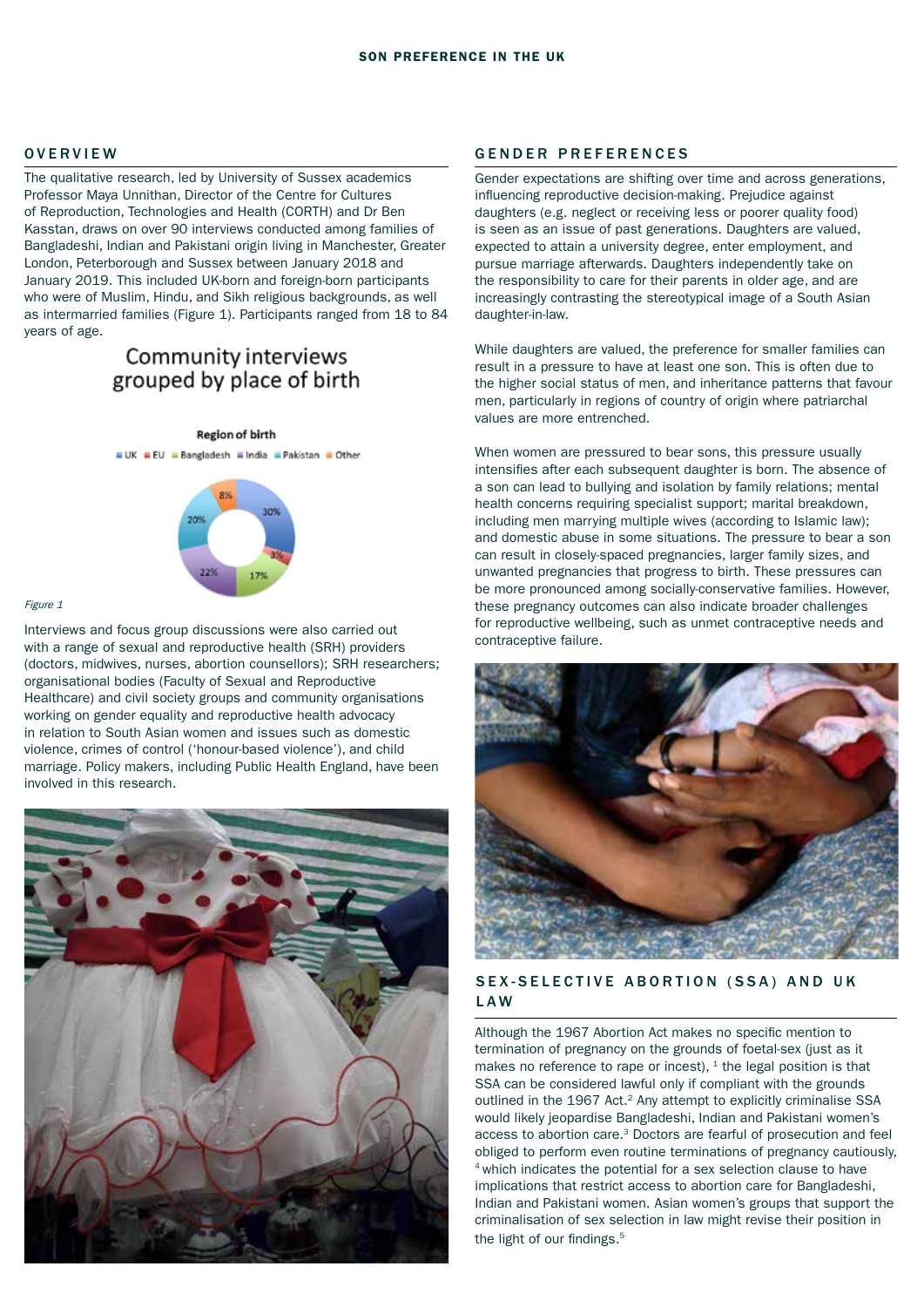# REPRODUCTIVE HEALTH SERVICES: ACCESS AND PROVISIONS

**Sonography:** Expectations around foetal-sex disclosure during ultrasound (approximately 20 weeks gestation) were diverse among study participants. Women often prefer to know the foetal-sex to prepare for their pregnancy and buy appropriate clothes in advance. Some women prefer not to know the foetal-sex, or to not tell family members they are expecting a daughter, in case of disappointment. Some women are delighted to know they are expecting a daughter. Some community-level representatives have attempted to prevent healthcare providers from disclosing foetal-sex to South Asian women. Non-disclosure policies based on the assumption that all South Asian women would terminate their pregnancies if told they are expecting a daughter were perceived as discriminatory.

Contraception and abortion: Abortion was typically described in negative terms among British South Asian women and men, and seen as an immoral practice. Abortion decision-making was most often influenced by social networks as well as misinformation, which can leave some women believing abortion is not a choice. Parents were strongly opposed to their adolescent children having premarital relationships but claimed that abortion following premarital conception would be against their religious values. This is despite public records which state Asian/Asian British women accounted for 9% of the overall abortions performed for women resident in England and Wales in 2017, but constitute 7.5% of the population of England and Wales.<sup>6,7</sup>

A minority of women described accessing abortion care following contraceptive failure, non-use of contraception, pre- and extramarital affairs, marital breakdown and due to the care needs of existing children. Recourse to abortion among women of Asian origin therefore raises questions about contraceptive care needs in this diverse minority group. Some abortion care providers expressed an interest in receiving specific information and training to more effectively meet the needs of BAME women. This was particularly the case around religion, which was perceived by some healthcare professionals to play an important part in decision-making.

The ethnic background of the providers may be an important factor in determining women's access to abortion care, and having diverse staff teams in SRH healthcare was perceived as beneficial. Providers experienced foreign language interpreters denying their services because of the interpreter's opposition to abortion. Women of Bangladeshi, Indian and Pakistani origin can also travel greater distances to access care discreetly. These issues demonstrate how women of Bangladeshi, Indian and Pakistani origin can encounter nuanced barriers to care.



Infertility: When the social pressure to reproduce is high, women (rarely men) are stigmatized, blamed and socially ostracized for infertility. The inability to conceive was described by participants, across generations, as a legitimate ground for divorce or for men to marry multiple wives among British Muslims.



## RELATIONSHIPS AND SEX EDUCATION (RSE)

Inaccurate knowledge around contraception and abortion was widespread among adolescents and their parents. Analysis of online media targeting youths of South Asian origin also contained inaccurate information around sexual health and portrayed premarital sex as well as abortion negatively. Sexually active youths practiced unprotected sex and relied on ineffective contraceptive methods, such as withdrawal or non-use of contraception.

RSE is not considered appropriate to discuss in homes or community settings, and is a topic widely avoided by parents and religious leaders.

RSE was regarded as an appropriate strategy to promote gender equality among youths from families of South Asian origin. Participants described a need for universal RSE education, but tailored programmes for ethnic minority students to prepare them on how to respond to marital and childbearing pressures.

#### To cite this briefing please reference:

Unnithan, M., and B. Kasstan 2019. Qualitative insight into the dynamics of contemporary family-making, gender values, norms and attitudes among women and men of Bangladeshi, Indian and Pakistani families in the UK. Research report and recommendations on qualitative findings: ESRC project 'son preference and sex selection against females in the UK' (ES/ N01877X/1). University of Sussex.